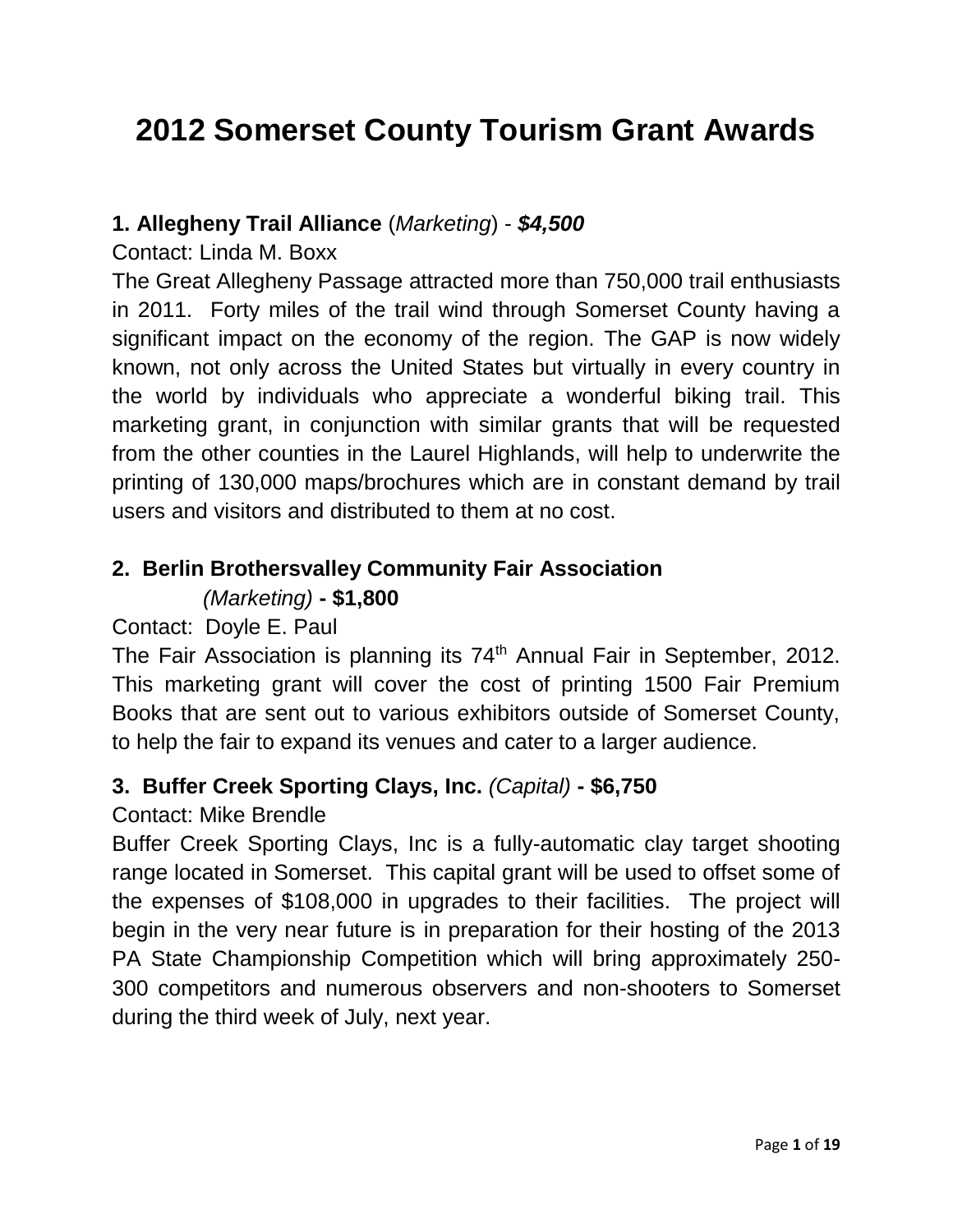### **4. Chickentown Steam and Gas Association** *(Capital)* **- \$3,600**

#### Contact: Michele Beener

The Chickentown Steam and Gas Association is a nonprofit organization founded in 1993 by individuals who love antique equipment. This capital grant will be used to offset the cost of constructing a permanent building on the Chickentown show grounds. The building will be used to house the association's general operations center, its promotion office, the sale of show items and tickets, as well as provide storage space for its growing collection of antique equipment.

### **5. Comfort Inn** *(Marketing)* **- \$3,150**

### Contact: Marti Zeigler

This lodging property features 102 newly renovated rooms, some of which are pet-friendly and permit guests to have their pets stay right in the room with them. In cooperation with Somerset Country Club and Indian Lake Country Club, the Comfort Inn plans to utilize this marketing grant to target golfers to play both courses with an overnight stay between rounds. Besides a direct mail campaign to members of the PA Restaurant Association and PA Tavern Association, print media will be used in the Youngstown, Ohio and Harrisburg, PA markets to attract golfers.

#### **6. Confluence Borough** *(Capital)* **- \$450**

#### Contact: Linda Johns

Confluence Borough is one of the proverbial "trail towns" along the Great Allegheny Passage in the Laurel Highlands that visitors frequent for food and lodging. This capital grant will be used by Confluence Borough to beautify Confluence Park with shrubbery and flowering plants around the bandstand and monuments throughout the park, thereby making the park more appealing and inviting to the community's many visitors.

#### **7. Confluence Creative Arts Center** *(Marketing)* **- \$3,150**

#### Contact: Jody Best

The Confluence Creative Arts Center currently hosts a variety of events and classes focusing on culturally diverse programs, including magic shows, art exhibitions and special events such as Pumpkinfest. The center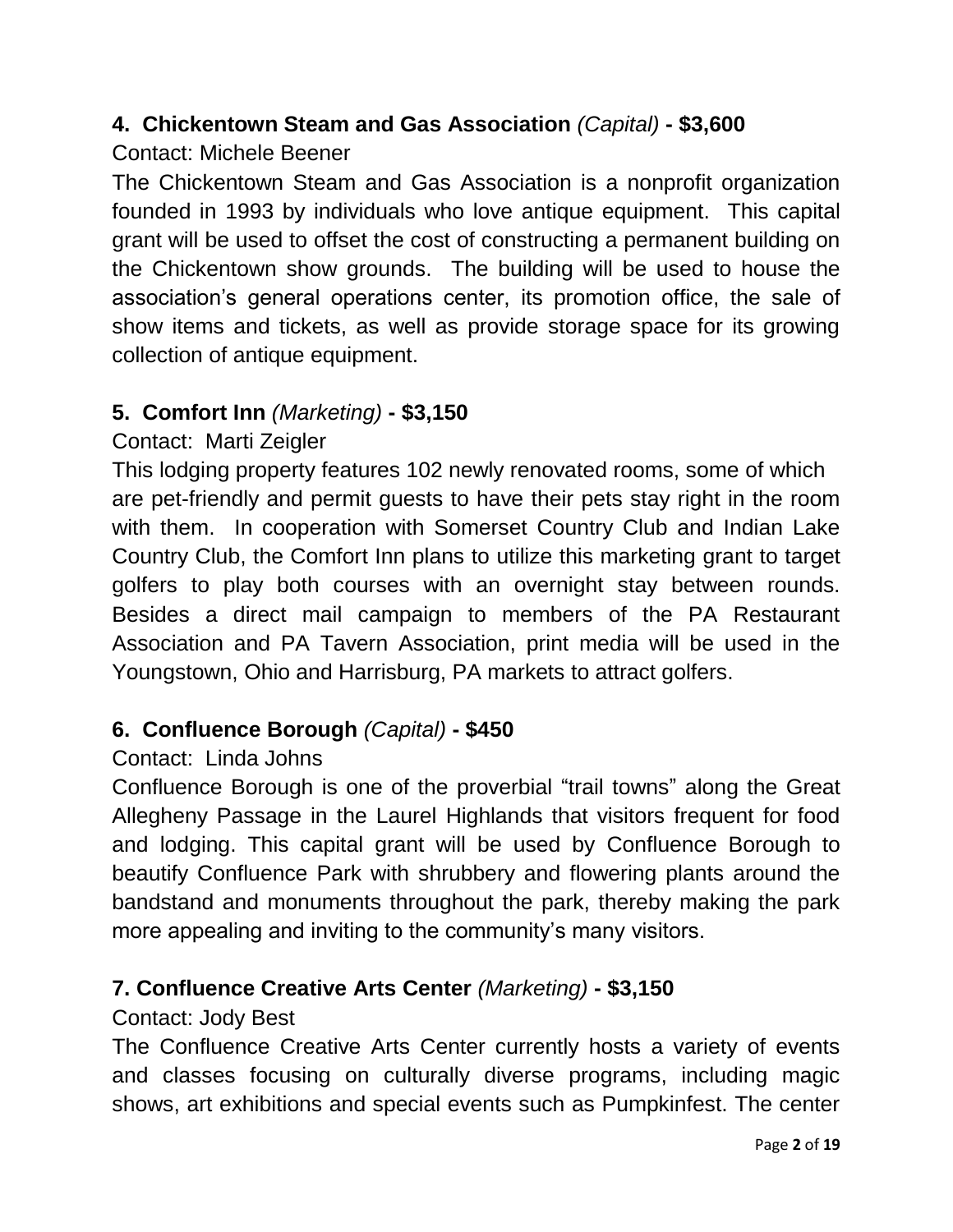also provides leadership for community improvement and outreach projects such as the decorative painting of the utility poles that surround the Confluence town square. This marketing grant will be used as part of the community outreach by providing an interactive street sign that will promote the Arts Center and upcoming events through the use of a marquee.

## **8. Confluence Lions Club** *(Marketing)* **- \$1,800**

## Contact: Tom Briar

The Confluence Lions Club hosts the annual National Road Chainsaw Carving Festival in Addison in order to promote the innovative art of creating wooden sculptures through the use of chainsaws. This event is held annually to benefit the Somerset County Blind Center. The club will use this marketing grant to attract a broader audience to the festival by advertising in newspapers and magazines throughout Allegheny, Fayette and Westmoreland Counties and in Morgantown, West Virginia.

## **9. Confluence Pumpkinfest** *(Capital)* **- \$7,200**

#### Contact: Sherman Gary

In an effort to improve safety and mobility issues occurring during Somerset County's Pumpkinfest, the various organizations involved in the program are planning to install underground electric service to the nearly 100 different vendor spaces used for the event. As a result, this capital grant will be used to offset the cost of the underground electric service and thereby create a more enjoyable experience for the many visitors and vendors who come to enjoy Pumpkinfest events, parade and car show.

## **10. Confluence Tourism Association** *(Marketing)* **- \$4,500**

## Contact: Ray Silbaugh

The Confluence Tourism Association provides necessary support and promotion to the many events held in the area, such as Old Home Days, Pumpkinfest and That Dam Ride. The group also aids in the promotion of such societies as the Confluence Creative Arts Center and the Confluence Library. Upon receiving this marketing grant, the Tourism Association plans to launch an advertising campaign featuring a comprehensive calendar of events, newspaper and radio ads and various sign promotions. The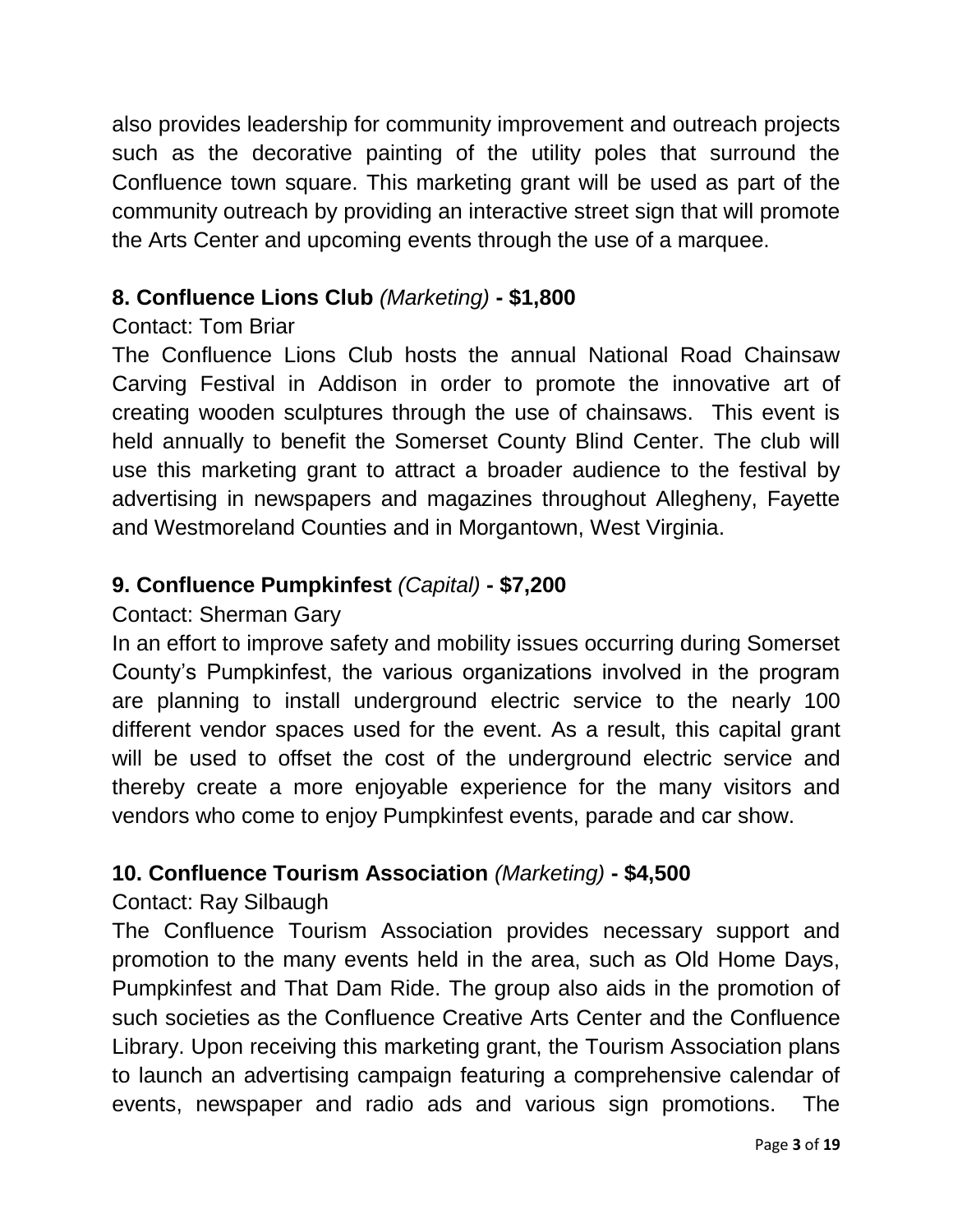Tourism Association plays a vital role espousing the heritage and honest fun in the Confluence area.

#### **11. Faranda Farm Inc.** (*Marketing*) - *\$4,500*

Contact: Mary and Philip Faranda

The third annual Laurel Highlands Garlic Festival will kick off in mid-August on the 50 acre agri-tourism Faranda Farm. Working towards a goal of becoming a "must visit" annual event, this grant will be put towards printing brochures and brochure distribution at various travel shows as well as for advertising in newspapers, magazines, television, and on-line in order to attract visitors from outside the Laurel Highlands.

#### **12. Friends of Flight 93 National Memorial** (*Marketing*) - *\$11,250*

#### Contact: Donna Glessner

The Friends of Flight 93 National Memorial is a 501(c) (3) nonprofit organization whose purpose is to support the Memorial in its mission of honoring the courage shown by the forty passengers and crew of Flight 93. This marketing grant will be used for a video presentation regarding the memorial in order to provide visitors with a deeper level of understanding and appreciation for the Flight 93 story.

#### **13. Realco Inc., D.B.A. The Georgian Inn of Somerset** *(Marketing)* **\$6,300**

#### Contact: Charles W. Charrie II

Realco Inc. plans to utilize this marketing grant to create awareness of the Georgian Inn of Somerset and other nearby attractions via the implementation of billboards spanning several of the major area access highways. The Georgian Inn of Somerset currently offers visitors a beautiful historical structure complemented by the grandeur of the early twentieth century. The Inn also hosts not only bed-and-breakfast guests in its rooms of graceful crystal and gold leafed chandeliers, but also casual diners and wedding parties.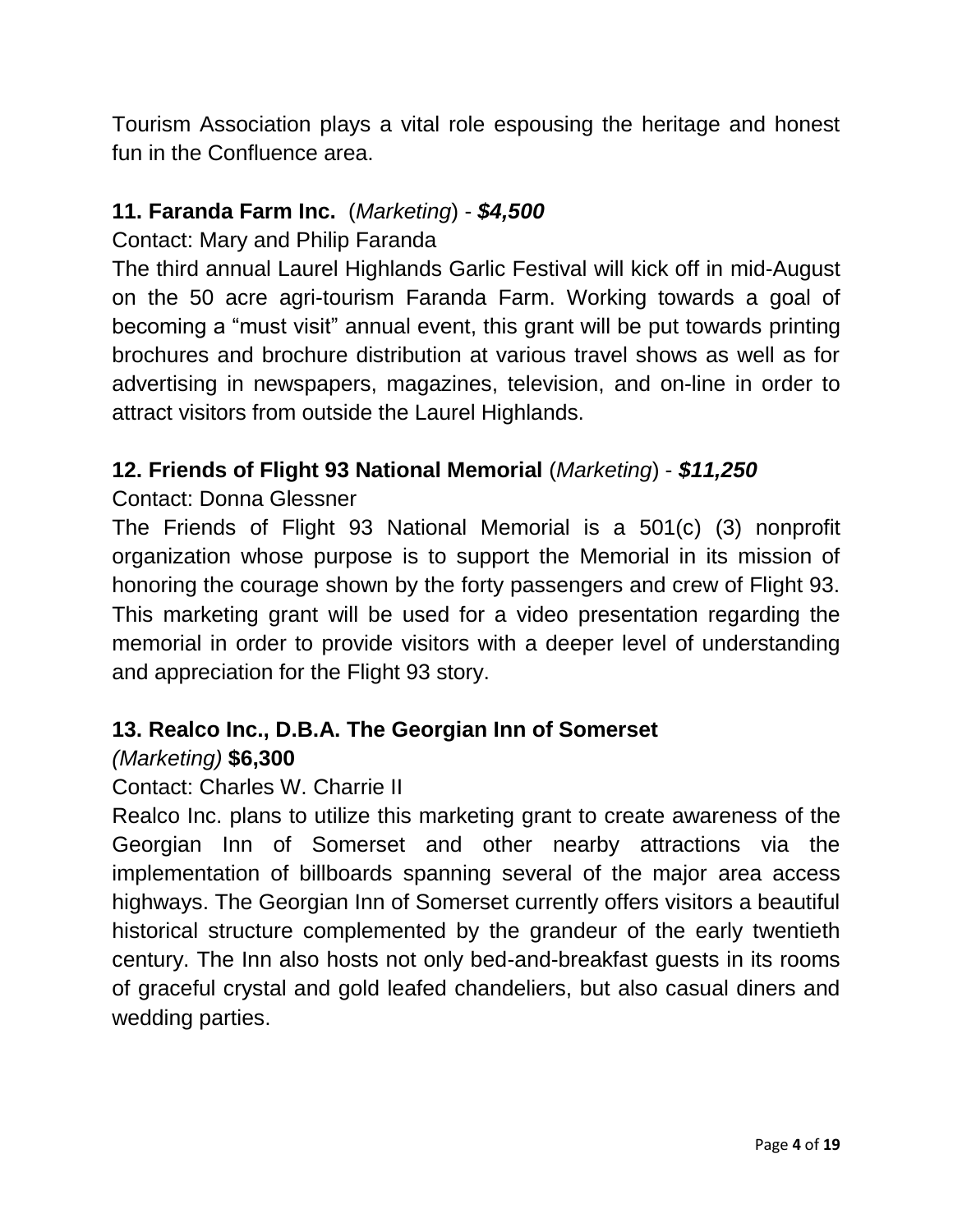## **14. The Gingerbread House Bed & Breakfast** *(Marketing)* **- \$3,600**

#### Contact: Marianne Shurtz

The Gingerbread House Bed & Breakfast offers a quaint getaway located near the Rockwood Trailhead. As a stop on the Great Allegheny Passage, it exists as a picturesque installment in the tourist-attracting market of Rockwood. This marketing grant will be used to increase the number of visitors to the area through the distribution of rack cards, signs and website advertisements.

### **15. Glades Highlands Antique Iron Assoc.** *(Marketing)* **- \$630**

Contact: Joel Elder

The Glades Highlands Antique Iron Association offers a unique experience to visitors of Somerset County. The organization hosts tractor and farm machinery enthusiasts of all ages, primarily through their Father's Day Weekend Tractor Show. The show has been held consecutively for the past 10 years and offers events such as a tractor ride to the Flight 93 National Memorial, pedal pulls and a square dance. The group will use this marketing grant to advertise to a broader audience and attract a constantly changing program of vendors.

#### **16. Glades Pike Winery, Inc.** *(Capital)* **- \$3,150**

#### Contact: Steve Addleman

The Glades Pike Winery Inc. has become a popular visitor attraction in the area bringing in thousands of people for wedding receptions and other events, or to purchase quality wine. The Winery will utilize this capital grant to defray some of the expense of renovating and improving an outdoor pavilion frequently used for wedding receptions and music events held there. The grant will also provide a flagstone walkway to the pavilion and beautify the landscaping surrounding the establishment, all in order to offer a more memorable and pleasing experience to visitors to the Winery and the neighboring area.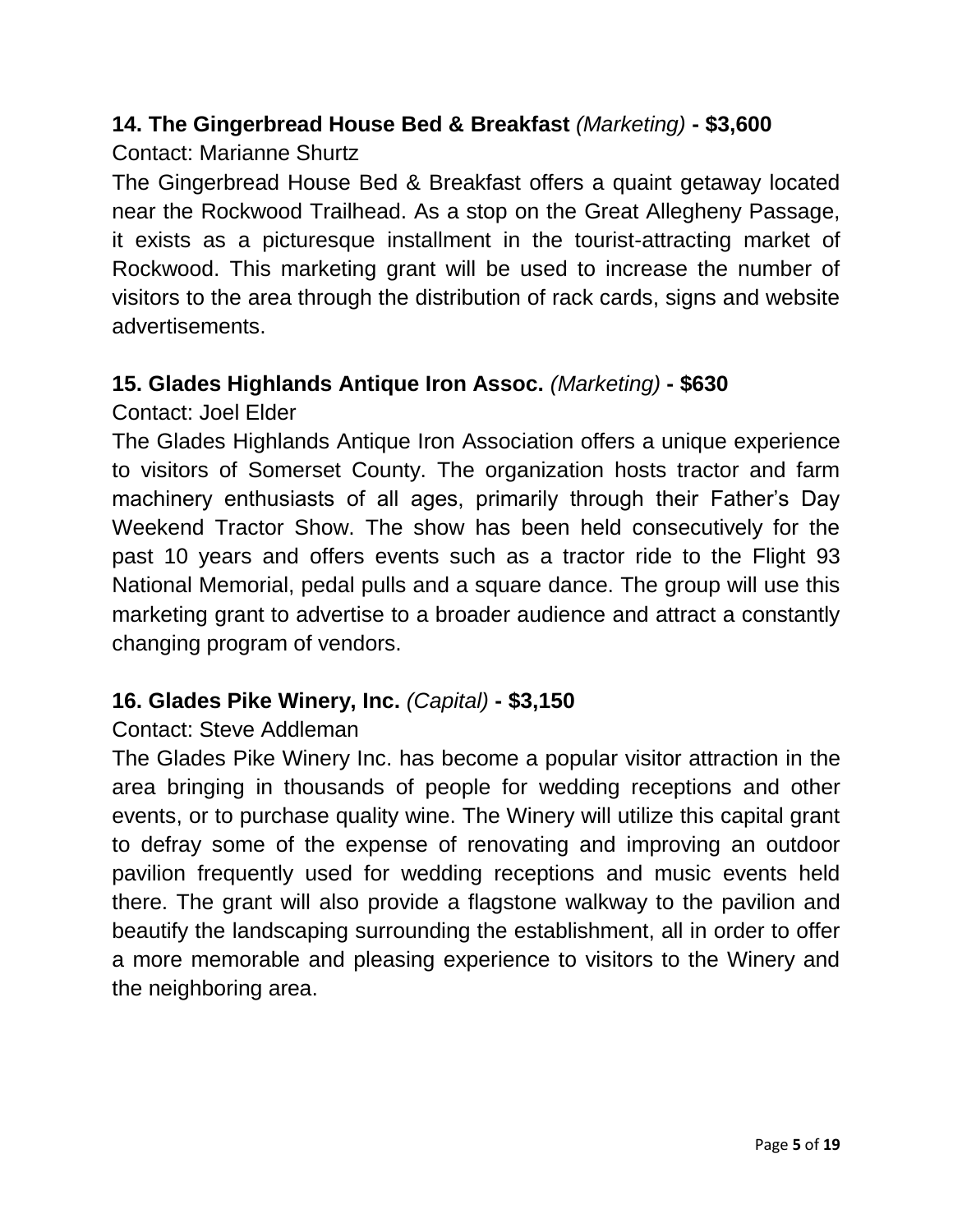#### **17. Hayloft, Inc.** *(Marketing)* **- \$6,750**

### Contact: Elizabeth L. Svonavec

Hayloft Inc. offers an intriguing venue located on a 151 acre farm in Milford Township. The 125 year-old barn situated on the property is the venue for a plethora of events such as weddings, proms, reunions and theatre productions. However, the Hayloft's largest and most visited event is the Haunted Hayloft held every October. The organization plans to use this marketing grant to expand its annual billboard campaign in order to bring an even larger and more extensive audience of thrill-seekers to Somerset County.

#### **18. Hidden Valley** *(Marketing)* **- \$18,000**

#### Contact: Scott Bender

Hidden Valley is a year-round destination featuring skiing, snowboarding and snow tubing in the winter and championship golf and other activities in the summer. In addition to providing a picturesque setting for meetings, retreats and conferences, it has recently been a preferred site for weddings and family reunions. Hidden Valley is being awarded this marketing grant to assist with upgrading its website, search engine optimization and text marketing programs.

#### **19. Hillbilly Acres Estates** *(Marketing)* **- \$1,350**

#### Contact: Angela Svonavec

Hillbilly Acres Estates is a Somerset County attraction with an environmentfriendly edifice that offers a first-hand look at alpaca farming, honey production and windmill use. The establishment has been steadily increasing its visitor base and wishes to attract an even broader audience. As a result, Hillbilly Acres Estates will create a website and brochures with this marketing grant, with which they will reach out to broader range potential visitors.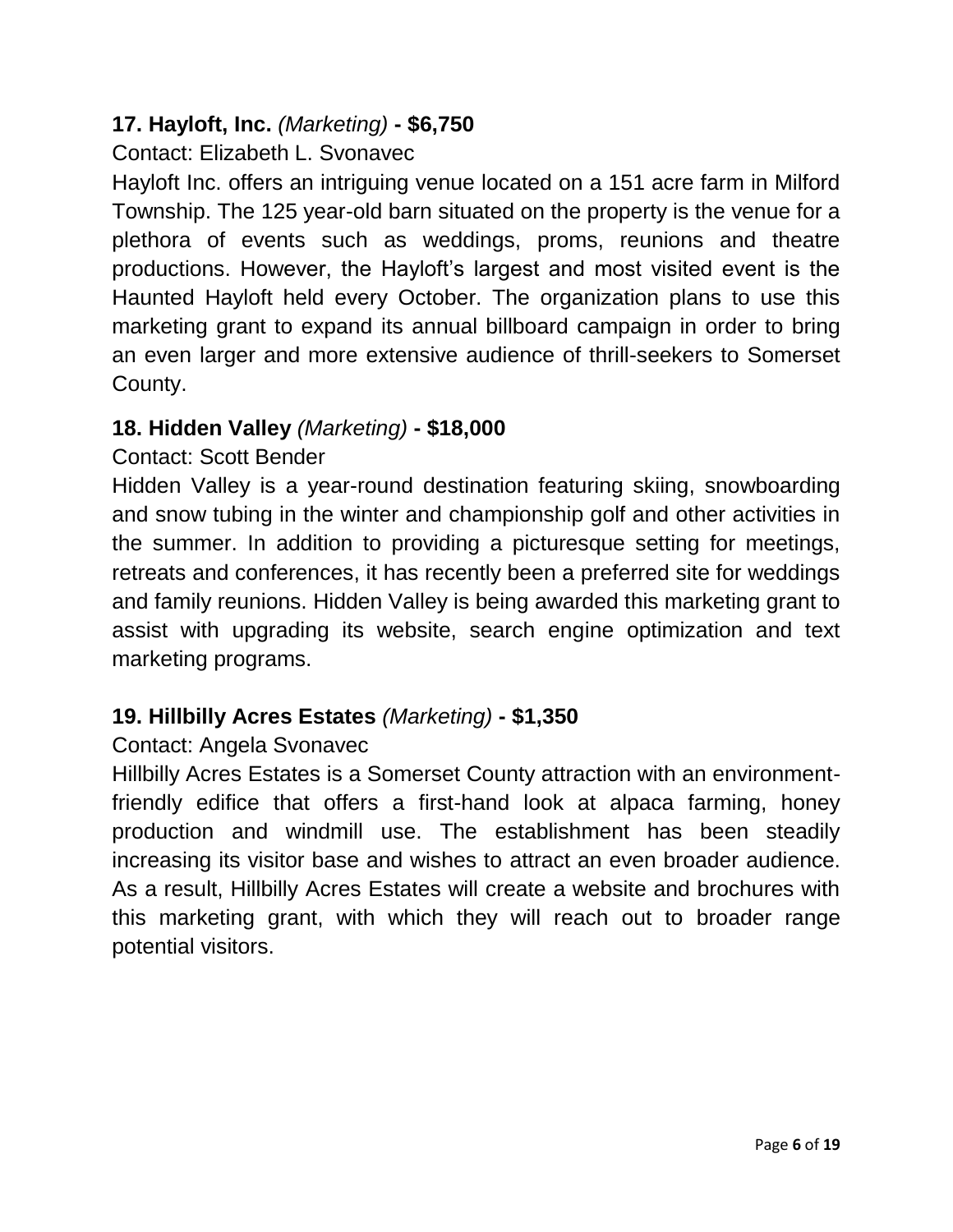#### **20 & 21. Historical and Genealogical Society of Somerset County, Inc.**  *(Capital)* **- \$3,150** *(Marketing)* **- \$8,100**

Contact: Mark D. Ware

The Historical and Genealogical Society of Somerset County, Inc. houses the premier location of historical reference, experience and education for life in southwestern Pennsylvania, ranging from the prehistoric era to present times. Along with this role, the Society also hosts the large-scale folk festival, Mountain Craft Days, annually. In an effort to support the event even in unpredictable weather, the Society will utilize this capital grant to construct 1,000 feet of pathways throughout the festival area and cover them with crushed stone. By so doing, the pathways will provide a dryer, safer and more enjoyable experience to the festival visitors, totaling upwards of 10,000 people, and the numerous vendors partaking in the event. The marketing grant will be used to launch an advertising campaign utilizing brochures and other community spotlight ads.

### **22. The Hostel on Main** (*Marketing*) - *\$6,300*

Contact: Judy Pletcher

Bikers, hikers, skiers, and visitors are offered comfortable and affordable accommodations at The Hostel on Main. Just three blocks away from the Rockwood access to the Great Allegheny Passage, tourists can easily find a friendly place to rest for the night. This marketing grant is intended to enhance the Hostel's marketing efforts to make Rockwood a destination instead of a pass through. Marketing materials consisting of print advertisement, brochure distribution, and online marketing will be used to accomplish this goal.

## **23 & 24. Husky Haven Campground, LLC** *(Capital)* **- \$720**

*(Marketing)* **- \$625**

## Contact: B. Jean Atchison

The Husky Haven Campground, LLC attracts both bikers and hikers on the nearby Great Allegheny Passage and other visitors in the area by offering a comfortable and welcoming overnight stop in which they can relax. In order to aid the many users of the trail, Husky Haven has been awarded a capital grant with which they will design and purchase new signage that will be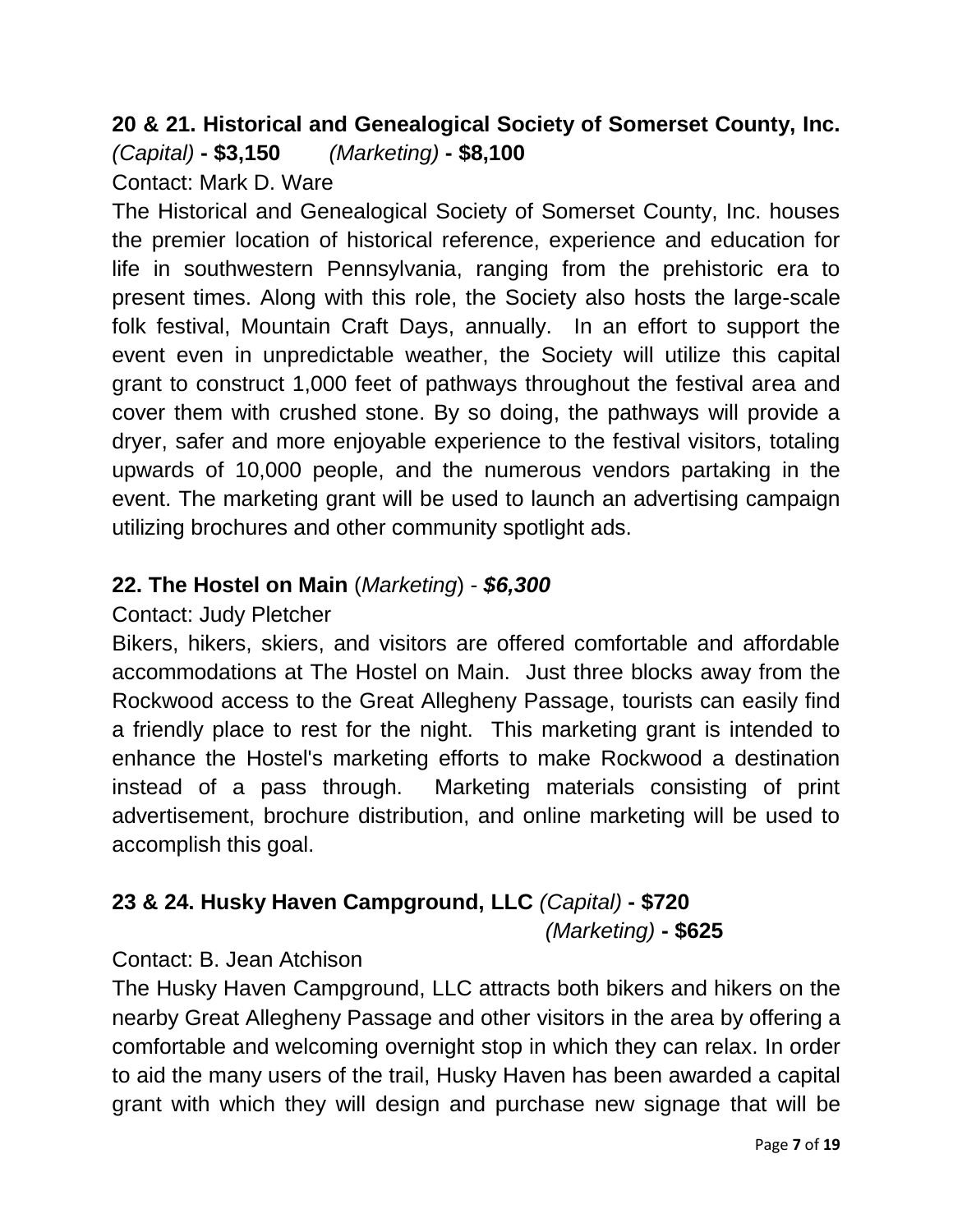placed near the trail to guide visitors. The marketing grant will enable them to update and distribute new brochures highlighting the recent improvements and changes to the campground.

#### **25. Laurel Arts** *(Marketing)* - **\$6,750**

#### Contact: Mike Oliver

Laurel Arts provides the Somerset County community with an artistic outlet for both artists and art lovers alike. This organization prides itself on promoting and preserving the arts throughout the Southern Allegheny Region. Laurel Arts will utilize this marketing grant by participating in several marketing initiatives via proposed media that includes radio, print advertising and television.

## **26. Laurel Highlands Heritage Festivals Marketing Cooperative**

#### *(Marketing)* - **\$3,600**

#### Contact: Dave Hurst

The Laurel Highlands Heritage Festival Marketing Cooperative offers historical and learning opportunities through their four featured festivals, two of which take place within Somerset County. These festivals have typically occurred during the same weekend every year. The Laurel Highlands Heritage Weekend aims to have visitors stay overnight and experience multiple festivals and attractions. This marketing grant will enable the Laurel Highlands Heritage Festivals Marketing Cooperative to purchase outdoor advertising for the first time in the Greater Pittsburgh region, and television advertising in the Altoona-Johnstown market. They also plan to market the Farmers and Threshermens Jubilee and Mountain Craft Days festivals together to encourage visitors to stay overnight in Somerset County.

#### **27. Laurel Highlands Snowmobile Club, Inc**. *(Marketing)* - **\$2,250**

#### Contact: Jonas Klink

Founded with the intent to better the snowmobiling experience in the Laurel Highlands region, the Laurel Highlands Snowmobile Club, Inc., whose membership averages about 250 members, continues to improve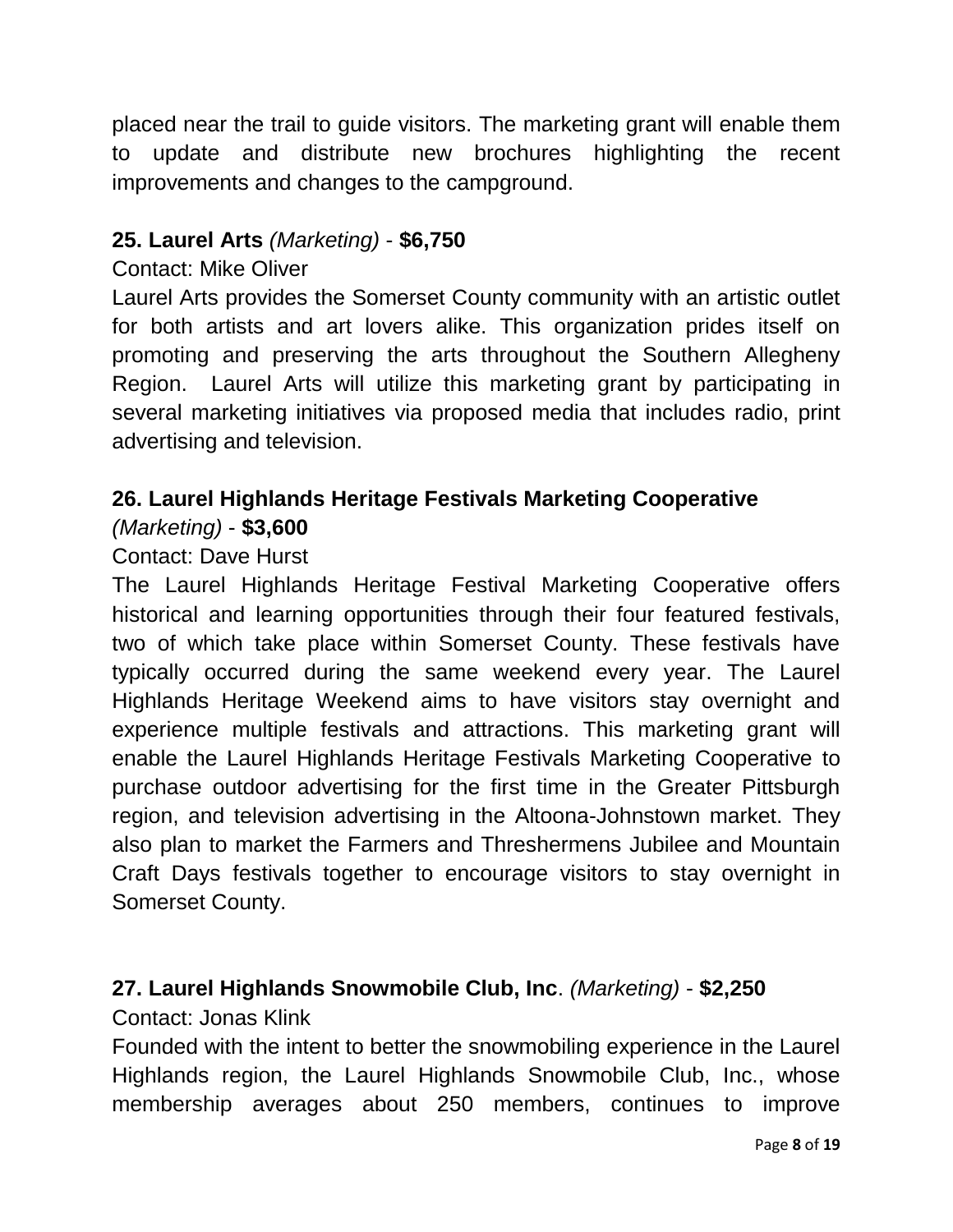snowmobile trails, promote races and runs that attract tourists. The Laurel Highlands Snowmobile Club, Inc. will use this marketing grant to advertise in newspapers and the monthly Keystone Snowmobiler, as well as on radio in an effort to reach the 40,000 registered snowmobilers in Pennsylvania. Such advertisements will potentially increase club membership and bring more visitors from Pennsylvania, New York and Maryland.

### **28. Laurel Summit Nordic Ski Patrol** *(Capital)* - **\$1,800**

### Contact: Ann Rahn

Whether providing emergency first aid or assisting patrons to navigate winter trails, the Laurel Summit Nordic Ski Patrol volunteers have continued to serve winter outdoor enthusiasts since 1983. The all-volunteer staff is dedicated to providing visitors with the finest medical care possible and immediate search and rescue missions when needed. Changes in medical treatment protocol and triage and the development of new equipment have created a need for up-to-date equipment to treat and transport ill and injured visitors. This capital grant will be used to purchase a defibrillator for the ski patrol.

#### **29. Listie Volunteer Fire Company** *(Marketing)* - **\$3,600**

## Contact: Clarence 'Bud' Weyand

The Listie Volunteer Fire Company, an all-volunteer 501(c)(3) organization located in the old coal mining town of Listie, PA, has been awarded this marketing grant to help increase tourism and assist in LVFC's goal of becoming financially self-sufficient. LVFC holds competitive truck pull events at the Grove, bringing in roughly 100,000 visitors every season. The fire department plans to expand the area in which it markets its events in order to bring more fans into Somerset County. Proposed media includes billboards, television commercials, brochures and newspaper and internet ads.

## **30 & 31. Meyersdale Historical Society** *(Capital)* **- \$4,000**

*(Marketing)* **- \$7,000**

Contact: Matthew Caton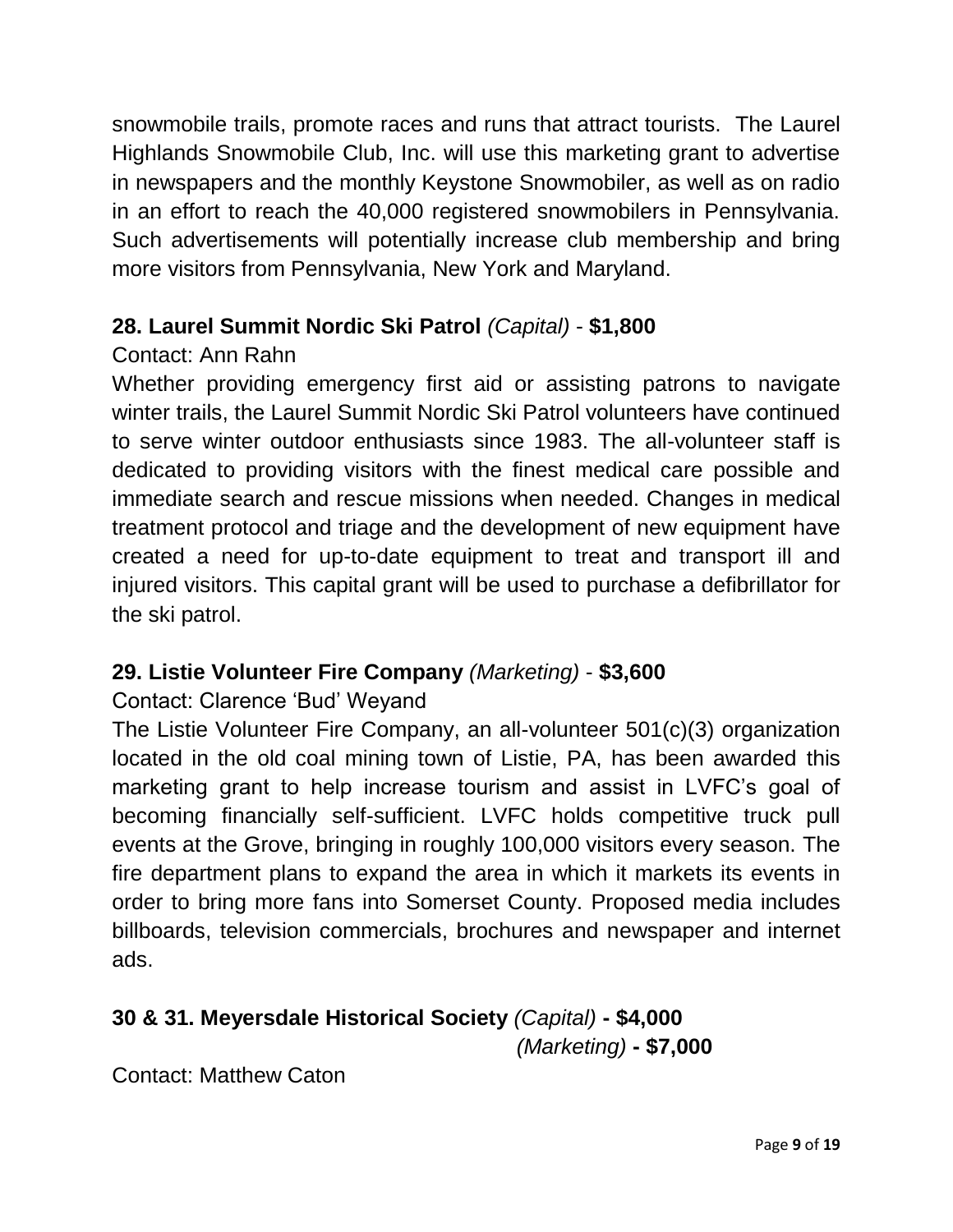Incorporated in 1993, the Meyersdale Historical Society actively participates in the development of interest, appreciation, preservation and research in the area's history and heritage. The Society's home is in the renovated Meyersdale Western Maryland Railway Station. The station, situated on the Great Allegheny Passage, serves as a Visitors Center to individuals hiking and biking on the GAP as well as those visiting the area. This capital grant will be used to install insulation in the attic of the train station to provide better efficiency for its HVCA as well as a better environment for the display and storage of the Society's artifacts. The marketing grant will be used to maintain the Visitors Center for the benefit and convenience of travelers and visitors. Visitors last year who signed the guest book were from 48 states and 15 different foreign countries. With operations expanding to seven-day-a-week from April 28 through October 28 this year, visitor numbers are expected to significantly surpass the surprisingly excellent numbers posted for 2011 which was the visitor center's first year of operation.

### **32. Morguen Tool Company, LLC** *(Marketing)* - **\$4,500**

Contact: Jeremy and Andrea Hoover

The owners of this unique property plan to utilize this marketing grant to inform and spark interest in GAP Trail users in the lodging, dining and entertainment options found at the Morguen Tool Company. Their primary objective is to capture tourism dollars that are currently escaping Meyersdale and entering into Western Maryland. They hope to do so by utilizing rack placement of brochures, website development and signage visible from PA State Route 219.

## **33. Mountain Playhouse** *(Capital)* - **\$9,000**

Contact: Teresa Stoughton Marafino

A 2011 Mountain Playhouse brochure reads, "Share our dream, live professional theater." Dedicated to producing high quality musicals, comedies and dramas throughout the tri-state area, The Mountain Playhouse is Pennsylvania's oldest professional stock theater. Founded in 1939, the playhouse creates dazzling productions for theater lovers during the summer and fall seasons. The Mountain Playhouse will utilize this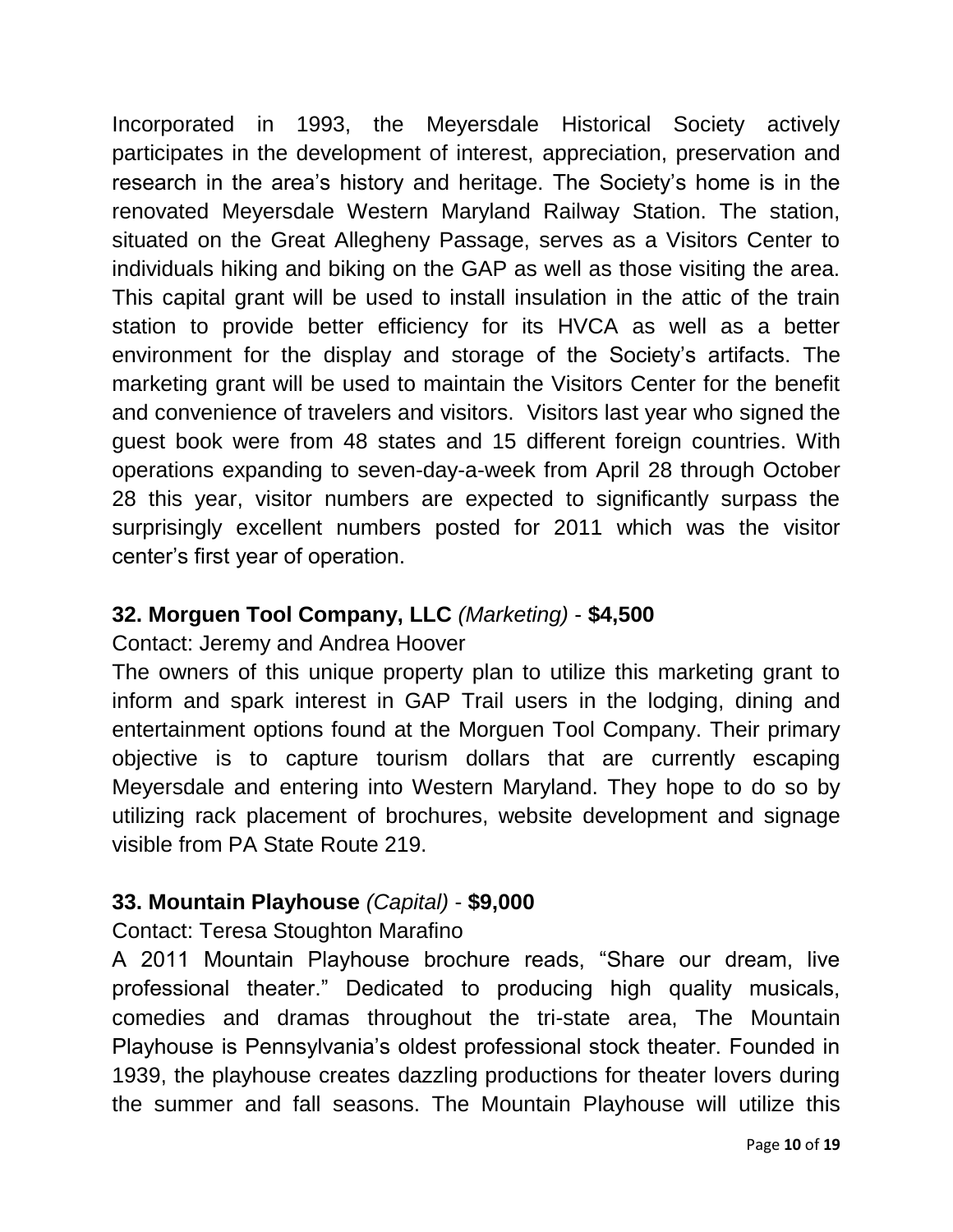capital grant to purchase new sound and lighting equipment, along with new panel and border curtains for its stage.

### **34 & 35. Mountain River Salon and Spa, LLC** *(Marketing)* **- \$900** *(Capital)* **- \$4,500**

Contact: Shelly Walker and Jeffrey Walker

The Mountain River Salon and Spa, LLC, offers a unique experience to this area by combining the magic of Somerset County's natural beauty with care for a customers' personal beauty. The Salon and Spa allows for a variety of services, including massage therapy for individual guests and group services for occasions such as weddings. This marketing grant will enable the Mountain River Salon and Spa to create and post new signage which will raise awareness of their location and the services they offer. The capital grant will be used to expand its loft area above the main spa and add spray tanning, skin therapy, body raps and treatments and a relaxation lounge.

#### **36. Oakhurst Tea Room, Inc.** *(Marketing)* - **\$1,350**

Contact: James DePhillips

This marketing grant will be used to update and improve the Oakhurst Team Room's website. Oakhurst was once a place where gentlemen would meet to have "tea" prior to the repeal of Prohibition. Today, the Oakhurst Tea Room serves an all you can eat Pennsylvania Dutch Style Smorgasbord to families and visitors. The grant will also be used to attract more weddings and business meetings that would be held at the Oakhurst Tea Room.

## **37 & 38. Pennsylvania Maple Festival, Inc.** *(Capital)* - **\$4,500**

*(Marketing)*-**\$6,300**

Contact: Shawn Buterbaugh

For 64 years, the Pennsylvania Maple Festival has been a leading event for the promotion of the Meyersdale's maple sugar industry. The festival is held in various buildings surrounding the historic Meyers Manor and has welcomed over 8,000 visitors during past events. This capital grant is intended for the purchase of three permanent storage buildings and two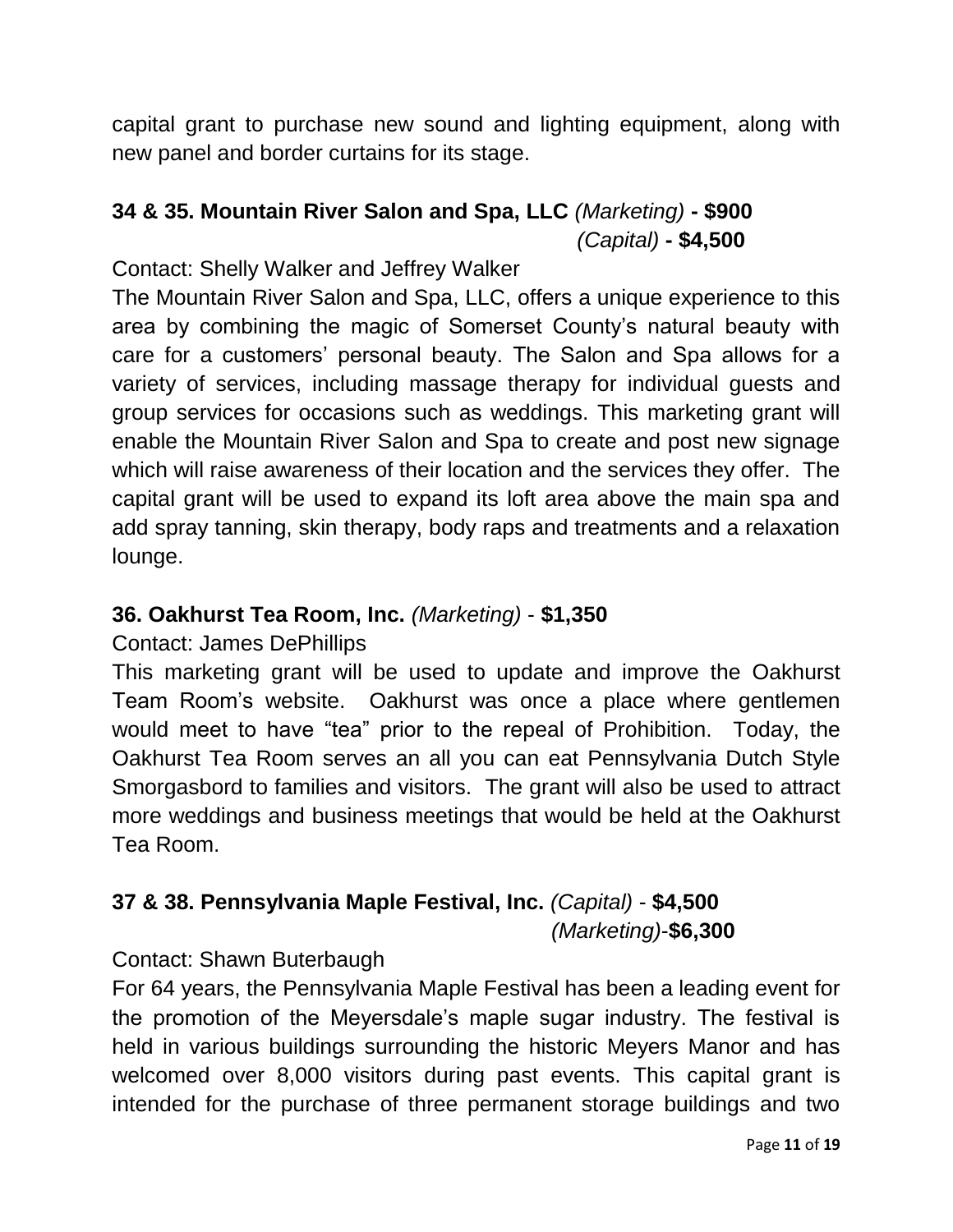steel gates. The marketing grant will expand the reach of the festival's marketing efforts throughout Pennsylvania, West Virginia, Virginia, Maryland and Ohio. A full-color brochure, newspaper and magazine advertisements, radio advertisements, will also be utilized to attract more visitors to the Maple Festival.

#### **39. The Progress Fund, (dba Trail Town Program)** *(Marketing)* **- \$11,070** Contact: Marlee Gallagher

The Progress Fund, doing business as the Trail Town Program, functions as a community revitalization workforce that focuses on the economic development of the communities bordering the Great Allegheny Passage. Its objective is to aid the trail communities in meeting the needs of visitors to the area, primarily by making visits "easier, safer and more appealing." The organization will use this marketing grant to revamp their current marketing strategies. They will be publishing a 2013 brochure series and updating the spreads with more appealing, full-color designs within the TrailBook Community Pages.

## **40. Quecreek Mine Rescue Foundation** *(Capital)* **- \$4,500**

#### Contact: William R. Arnold

After the heroic rescue of the 9 miners trapped at the Quecreek Mine in 2002, the inspirational story of these brave men and their rescuers is forever memorialized through the work of the Quecreek Mine Rescue Foundation. In July of 2012, the tenth anniversary of the rescue will occur, thus heralding a celebratory event at the memorial site. In an effort to complete renovations to the site's educational center, the Foundation will put the awarded capital grant towards installing lighting, carpeting and a sound system within the center and completing the painting of the building's interior. The completion of the project will help to create a respectable home for the actual rescue capsule and other artifacts from the events of 2002.

## **41. River's Edge Café, Bed & Breakfast** *(Marketing)* **- \$1,800**

Contact: Anna Marie Yakubisin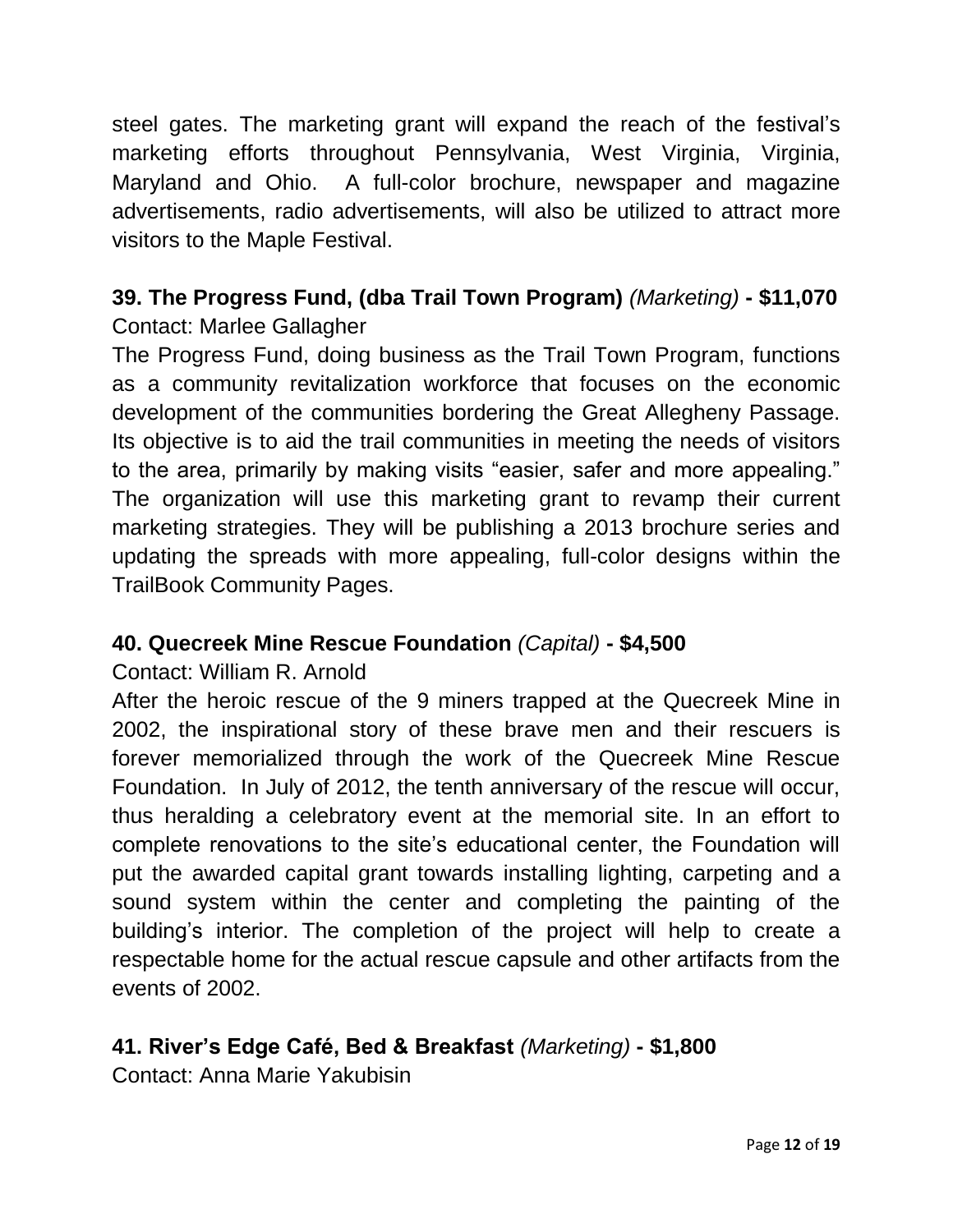The charming setting of the River's Edge Café, Bed & Breakfast, alongside the Youghiogheny River and adjacent to the Great Allegheny Passage provides an ideal destination for guests to Somerset County. River's Edge offers not only a delicious dining experience, but also overnight stays in the midst of a picturesque landscape. River's Edge will utilize this marketing grant to place ads in the TrailBook and on the website of the Great Allegheny Passage. Awareness of the Café and Bed & Breakfast will offer visitors to the area yet another enjoyable stop along the GAP.

### **42 & 43. Rockwood Area Merchants Association** *(Capital)* **- \$4,700** *(Marketing)* **- \$4,500**

### Contact: Julie Cramer

The Rockwood Area Merchants Association is a 501(c)(3) non-profit whose slogan is "Building a Future on a Proud Past." The association is dedicated to beautifying, preserving and promoting the economic revitalization of the Rockwood Area. A capital grant of \$12,955 was requested for a 20' X 15' full color 3-D street mural, excavation and expansion of the current planting area, curbing and concrete work and signage. The grant committee has designated this as a "challenge grant" sufficient to cover the cost of the mural. This capital grant will only be awarded to the merchants' association if the additional funds required to complete the project, approximately \$8,255, are provided by the borough or other sources prior to December 21, 2012. The marketing grant does not have the challenge provision. It is awarded to enable the association to attract visitors to the 2012 National Train Day Celebration in Rockwood which is the only such event of its kind in Western Pennsylvania. It is also intended to be used to promote Rockwood as a preferred destination within the Laurel Highlands for visitors and for cyclists using the Great Allegheny Passage.

## **44. Rockwood Mill Shoppes & Opera House** *(Capital)* **– \$6,300**

#### Contact: Judy Pletcher

Rockwood Mill Shoppes & Opera House is a treasure trove of history, entertainment, antiques and shopping. Originally a thriving lumber and feed mill dating back to the 1800's, it featured an opera house on the second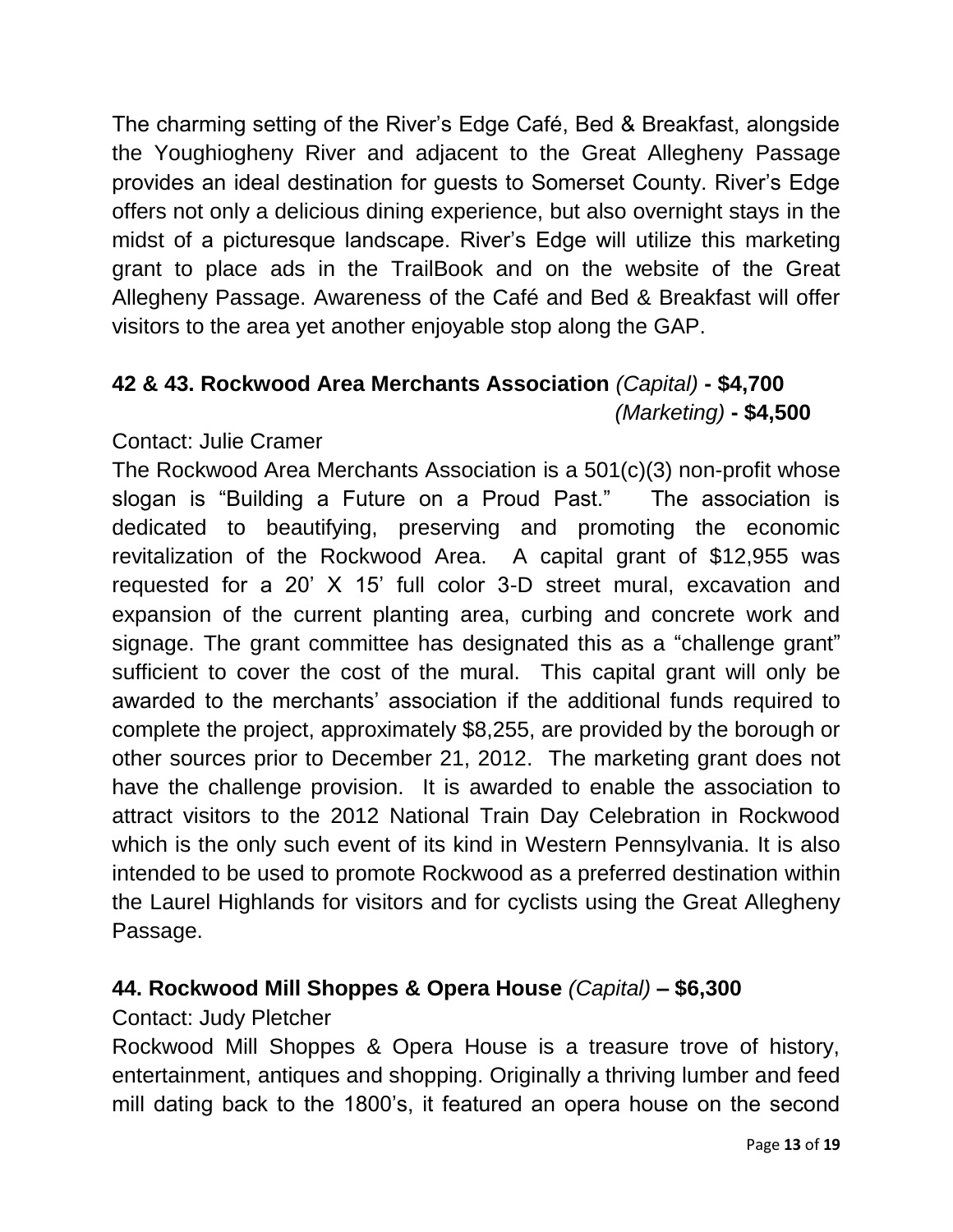floor that hosted traveling minstrel groups until approximately 1920. This capital grant will be used to defray the cost of painting the building and deck, a project having a total cost of \$19,350. This building is a favorite stop for bikers and hikers coming off the Great Allegheny Passage only three blocks away, as well as the county's visitors coming to Rockwood to experience the small town charm and the days of yore.

#### **45 & 46. Rockwood Trail House Inc.** *(Capital)* **- \$4,500** *(Marketing)* **- \$2,250**

### Contact: Lynn and Debra Sanner

Rockwood Trail House Inc. offers guests to the Rockwood area a variety of services that include comfortable overnight lodging and reliable bike repair. With the two businesses located along the Great Allegheny Passage, the setting is ideal for attracting visitors from the bike trail, skiers at nearby Seven Springs and other tourists to Somerset's and the Laurel Highlands' numerous attractions. The capital grant will help to update the outside of the Bed & Breakfast lodging area. The entire structure will be refreshed with the installation of vinyl siding and vinyl trim which will greatly enhance the appearance and help to attract even more guests. The marketing grant will be used to expand the advertising campaign of the Trail House. A plan has been proposed incorporating ads that include the Laurel Highlands Visitors Bureau website, Travel Guide and the Great Allegheny Passage's TrailBook.

#### **47. Seven Springs Mountain Resort** *(Marketing)* **- \$22,500**

#### Contact: Alex Moser

Seven Springs Mountain Resort is the perfect four-season destination for visitors of all ages and interests. In 2011 Seven Springs hosted over one million overnight and day visitors who were attracted by its skiing, snowboarding, golf, sporting clay facilities and the luxurious Trillium Spa. The resort has been nationally recognized as the 2011-12 number one terrain park on the East Coast and the number four pipe in North America. It has hosted more than 1,000 meetings, conferences and banquets each year. This marketing grant will enable Seven Springs to continue attracting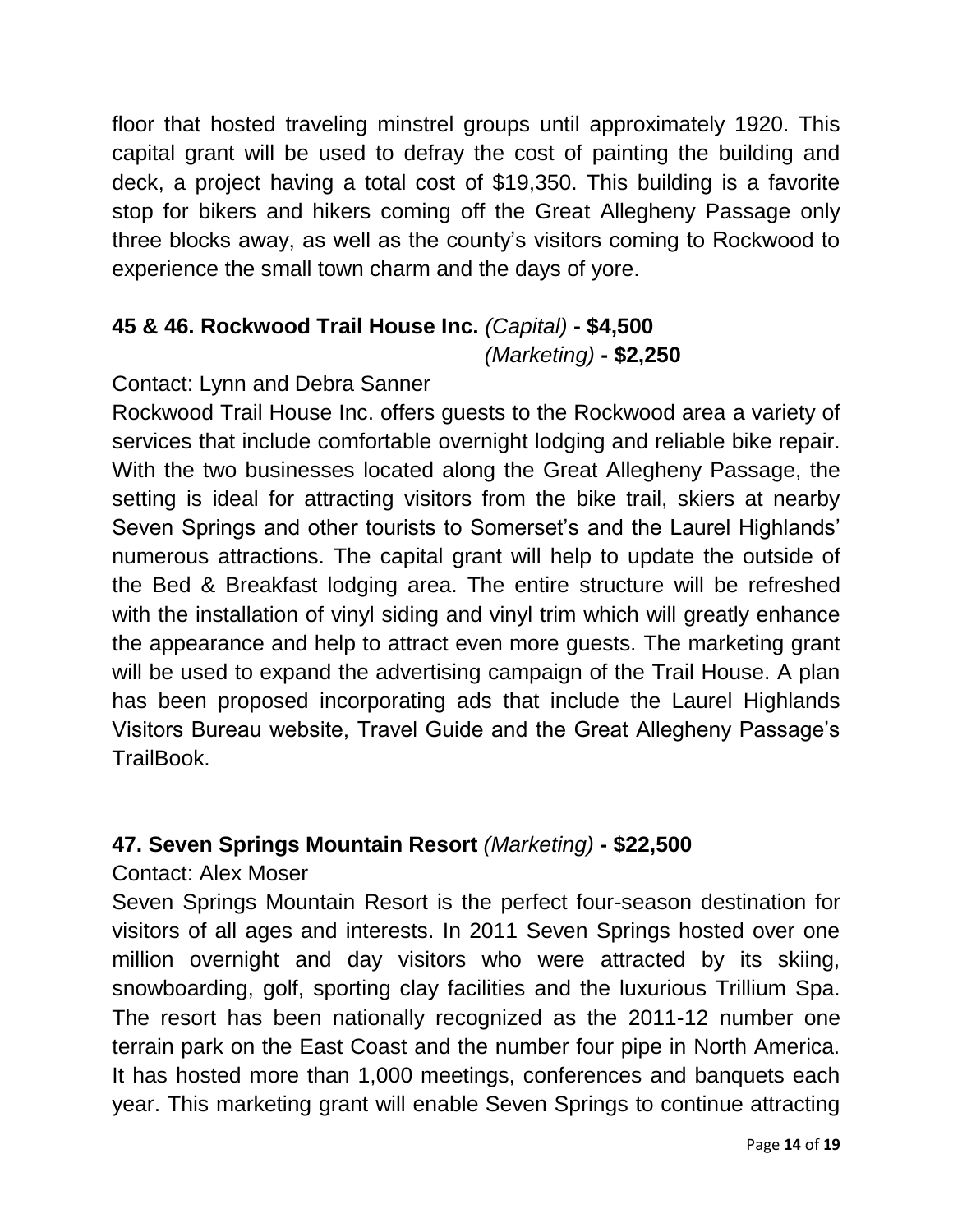visitors through an extensive multi-media marketing campaign in Ohio, Maryland, Virginia and Washington, DC.

#### **48. Sisters' Café** *(Marketing)* **- \$675**

Contact: Lisa A. Hall

Sisters' Café offers delicious dining 365 days a year, with home-style breakfast served throughout the day. Their location near the Great Allegheny Passage in the Confluence area makes the restaurant a great attraction for visitors. This marketing grant will enable the Café to share its delectable breakfast, lunch and dinner menu with a larger audience via advertisements in the TrailBook, various websites and through the Laurel Highlands Visitors Bureau. Signage placed at the Rockwood Mill Shoppes will also be utilized.

#### **49. Somerset Conservation District** *(Marketing)* **- \$2,700**

#### Contact: Len Lichvar

The Somerset Conservation District is an organization responsible for both conserving and enhancing the available natural resources of Somerset County. For example, the group oversees the protection and improvement of watersheds and the issuance of permits relative to erosion and sediment control. This marketing grant is awarded to the Somerset Conservation District to provide funding for the composition and publishing of a Somerset County Fly Fishing Guide. The Guide will attract a vaster audience of fly rod anglers and sportsmen to the area by highlighting and identifying the County's improved flowing and still water conditions.

#### **50. Somerset Country Club** *(Marketing)* **- \$1,800**

#### Contact: Bill Aldom

The Somerset Country Club represents not only a venue for recreational and social enjoyment, but also a united organization that supports various community services through their hosting of charitable events. In particular, the club provided support to the Flight 93 National Memorial last year and plans to continue doing so as the Memorial enters its second phase of construction. In order to offer monetary support, the club will hold its Second Annual Celebrity Golf Tournament, which will bring a large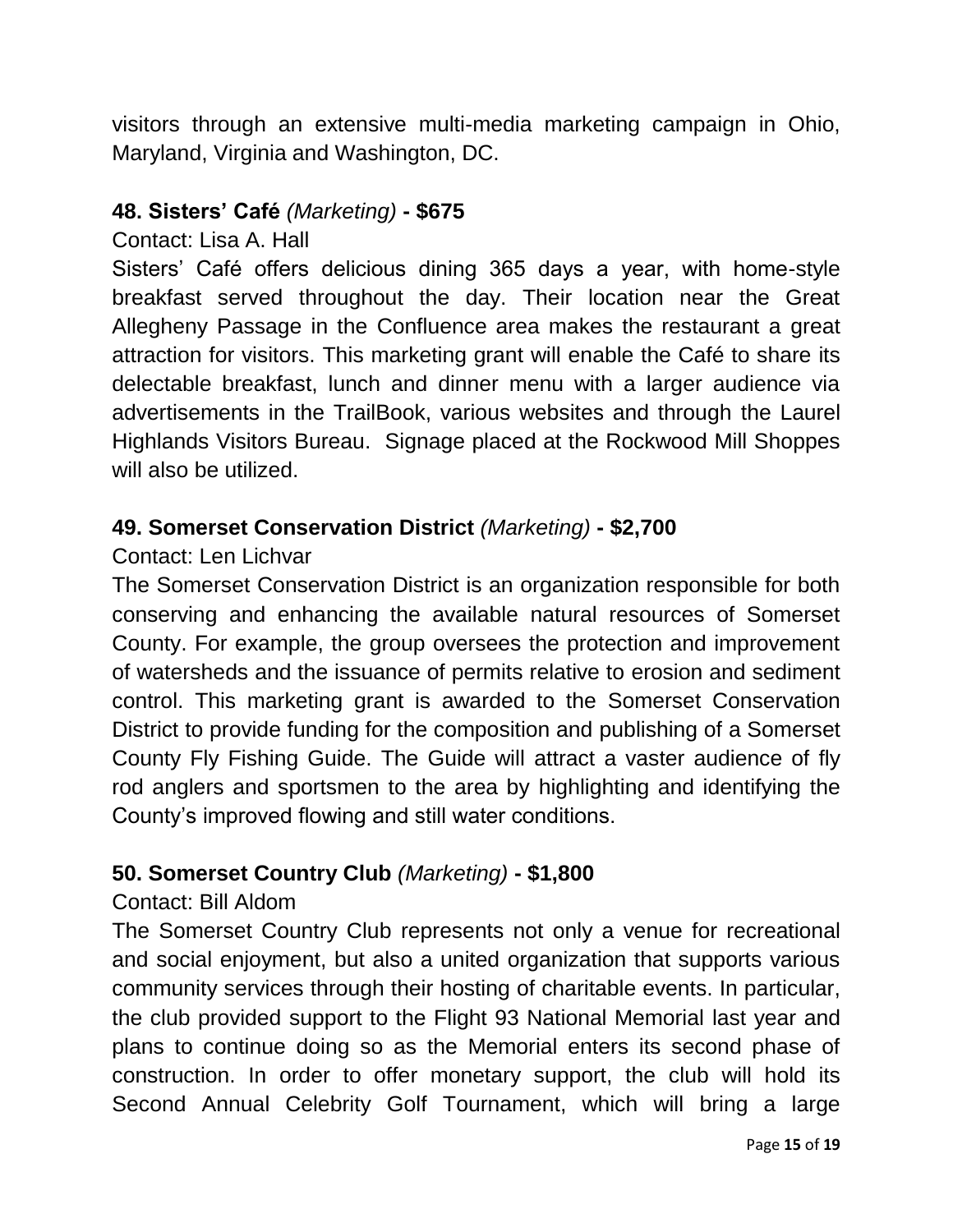audience of participants and spectators to the area. This marketing grant will help Somerset Country Club to advertise the event via the distribution of direct mail brochures, posters, signage and newspaper, radio and television press releases.

### **51. Somerset County Chamber of Commerce** *(Marketing)* **- \$13,500**

#### Contact: Ron Aldom

The Chamber of Commerce is the primary agency that promotes the business community of Somerset County. Its over 750 business owners come from various sectors including agriculture, recreation, media, and retail, finance and health sectors. This marketing grant will provide for extended marketing initiatives that will include various brochures, an ad in the Laurel Highlands Travel Guide, website improvements and a Tourism/Quality of Life DVD for Somerset County.

## **52. Somerset County Fair Association** *(Marketing)* **- \$3,150**

### Contact: Shannon Brant

The Somerset County Fair Association has been awarded this marketing grant to launch a diversified marketing campaign. The Fair Association is responsible for all aspects of the annual Somerset County Fair held in Meyersdale. This year's marketing campaign will invite visitors and vendors from all around Somerset County and neighboring states to attend and participate in their agricultural show, full-scale carnival and other events. This advertising campaign will utilize the Internet, billboards, flyer distribution, radio spots and the Laurel Highlands Summer Coupon Book.

## **53 & 54. Somerset County Farmers' Market, Inc.** *(Marketing)* **- \$6,300** *(Capital)* **- \$900**

## Contact: Larry Cogan

The Somerset County Farmers' Market, Inc. provides an excellent venue for the produce of Pennsylvania farms to be sold. This organization also actively promotes educational and nutritional programs, as well as supports the Pennsylvania farm economy. The Farmers' Market will utilize this marketing grant for a marketing program that will utilize website and newspaper ads, a Facebook page, posters, brochures and reusable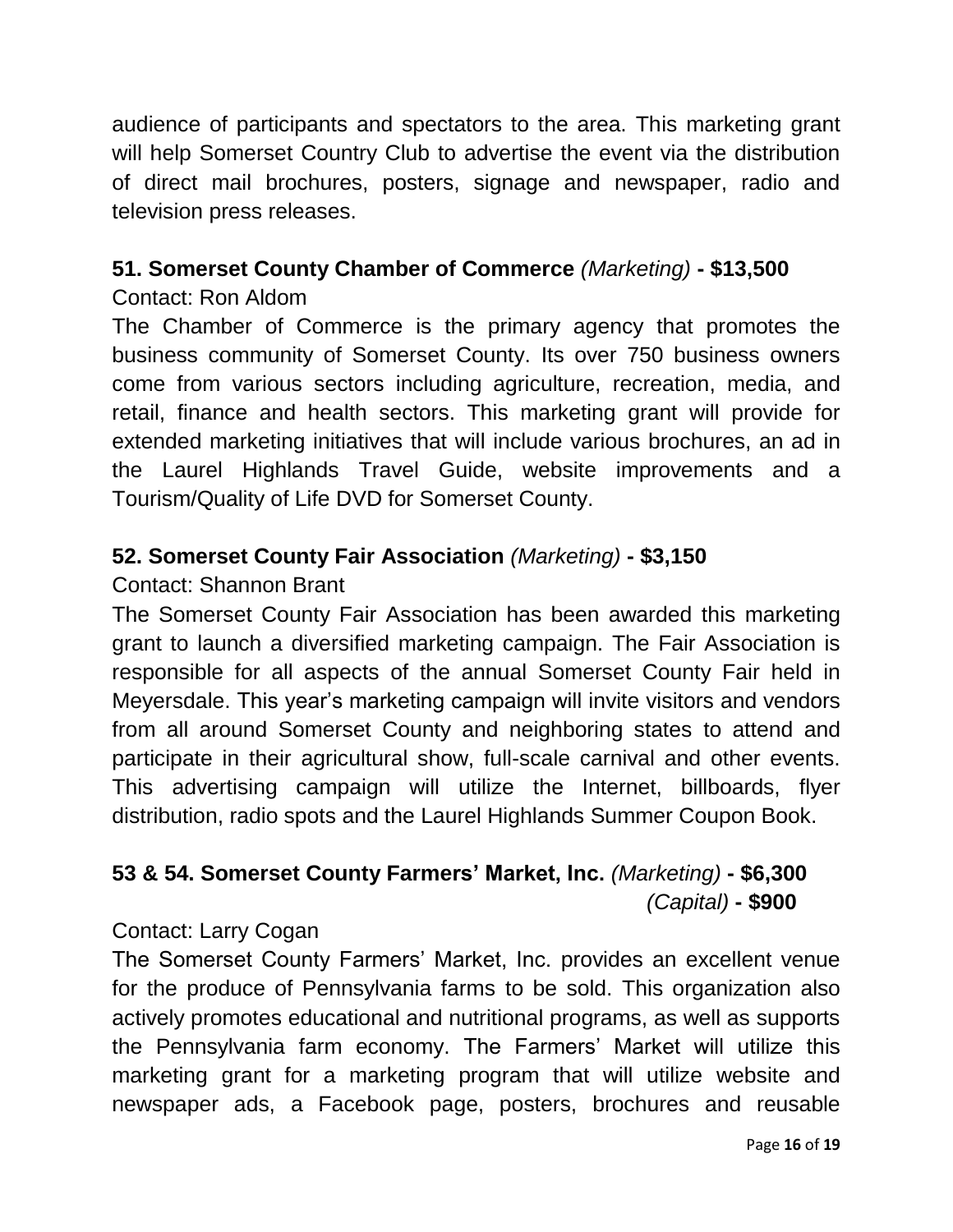shopping bags. The capital grant will be used to rent a portable toilet, related supplies and signage for the market.

### **55. Somerset County League of the Pennsylvania Federation of Sportsman's Clubs** *(Capital)* **- \$1,800**

Contact: Donald K. Anderson

The Somerset County League of the Pennsylvania Federation of Sportsman's Clubs represents area sportsmen and area conservation groups that partake in the improvement of fish and wildlife habitats, youth education, hunting, fishing, boating and other area outdoor recreational activities. This capital grant will allow the group to aid some of its members and the community by purchasing aquaculture equipment. The aquaculture equipment will be utilized to raise trout that will eventually be released into public-fishing waters throughout the county.

### **56. Somerset County Rails-to-Trails Association** *(Capital)* **- \$4,500**

Contact: Hank Parke

Somerset County Rails-to-Trails Association is a 501(c)(3) non-profit organization that provides necessary support to the upkeep and continuance of the Great Allegheny Passage in Somerset County. With this capital grant, the group plans to construct and place new signage at various locations along the trail. Signs announcing the trail entrance at the Deal and Garrett trailheads will aid guests and create a more enjoyable experience, while simultaneously promoting the recent improvements to the two areas.

#### **57. Somerset Inc.** *(Marketing)* **- \$9,000**

#### Contact: Stephanie P. Williams

Somerset Inc. is a 501 (c) (3) non-profit organization whose mission is community revitalization based on the National Main Street Program. In particular, the program is responsible for area promotional events and business recruitment. In an effort to increase the number of visitors to the area, Somerset Inc. plans to continue past events, such as the Fire & Ice Festival, and to implement new events, such as Kings of the Grill and Spring Stroll. This marketing grant will aid the organization in promoting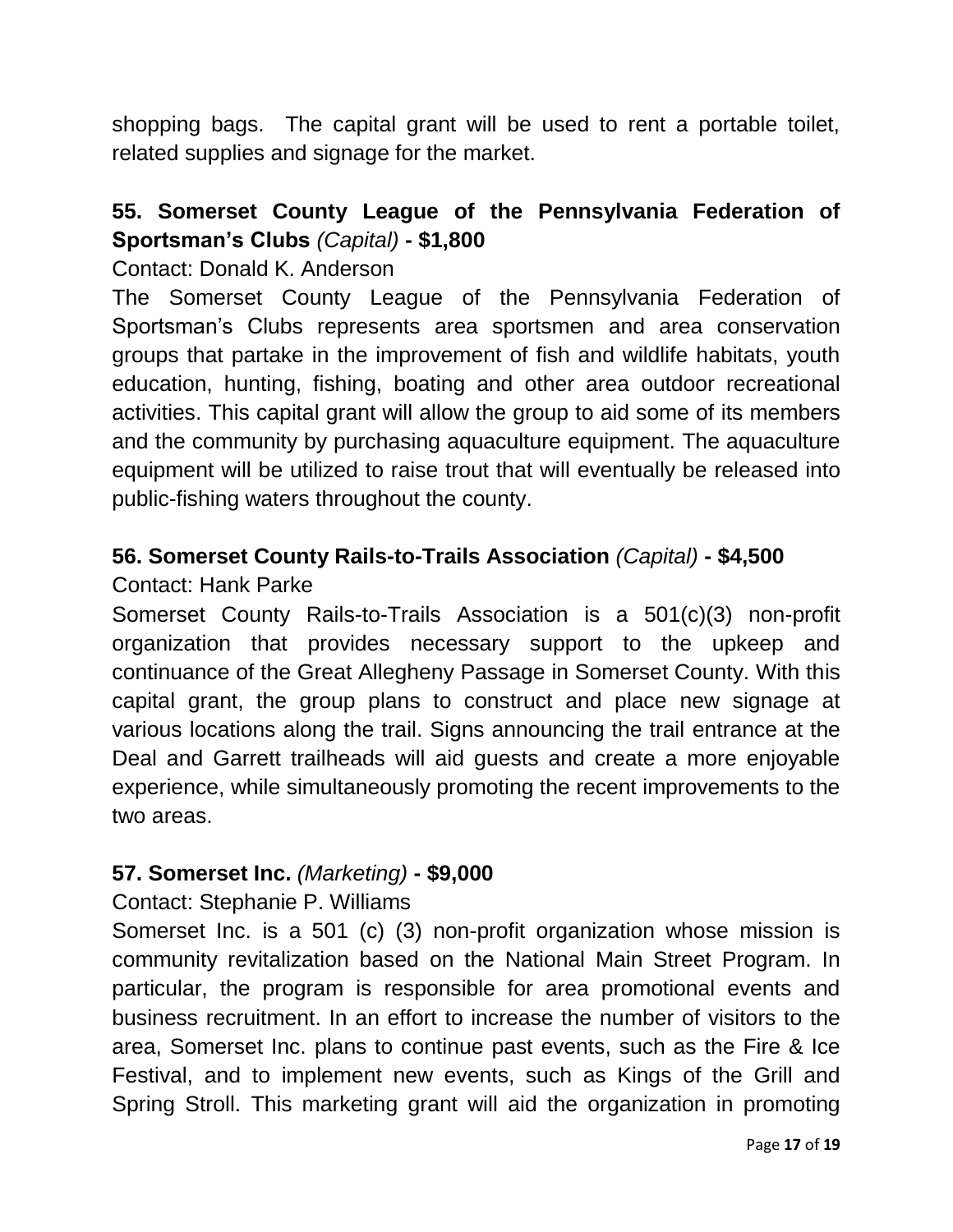these events and others through the use of newspaper and website advertising, brochures, ads in the Laurel Highlands Visitors Bureau Travel Guide and the Somerset County Chamber of Commerce Fairs & Festivals Guide and listing on the Town Planner Calendar.

## **58. Somerset Therapeutic Association for Riding** *(Marketing)* **- \$1,800**

### Contact: Deborah Baceski

The Somerset Therapeutic Association for Riding offers a unique service that provides therapeutic horse-back riding to children and young adults with a variety of disabilities, including diagnosis on the autism spectrum and cerebral palsy. This organization also provides essential life-skill development. With the improvement of balance, learning and coordination, guests can begin to lead a more successful lifestyle. This marketing grant will allow the association to gain further exposure through the use of signage and newspaper advertisements.

## **59. Spring Antique Show at Georgian Place, 10 th Annual** *(Marketing)* **- \$2,700**

#### Contact: John Greiner

The annual Spring Antique Show at Georgian Place is visited by antique pros and amateurs alike. The 10<sup>th</sup> consecutive annual event that will be held this year will be hosted by C&J Collectibles dba Cottage Pine Antiques at Georgian Place. The Spring Antique Show has been awarded this marketing grant to continue to expand the reach of its advertising campaign with ads placed in editions of *Antique Week* and *Antique & Auction News*  and also within the antique sections of the Cleveland *Plain Dealer*, the Pittsburgh *Post-Gazette* and the Harrisburg *Patriot News*.

## **60 & 61. Stonycreek Quemahoning Initiative –** *(Marketing)* **- \$15,750** *(Capital)* **- \$4,500**

#### Contact: Michael Quinn

The Stonycreek Quemahoning Initiative, (SQI), a supporting organization of the Conemaugh Valley Conservancy, is the recipient of this marketing grant. Recently awarded the distinction, Pennsylvania River of the Year, the Stonycreek has made tremendous strides after once being a forlorn